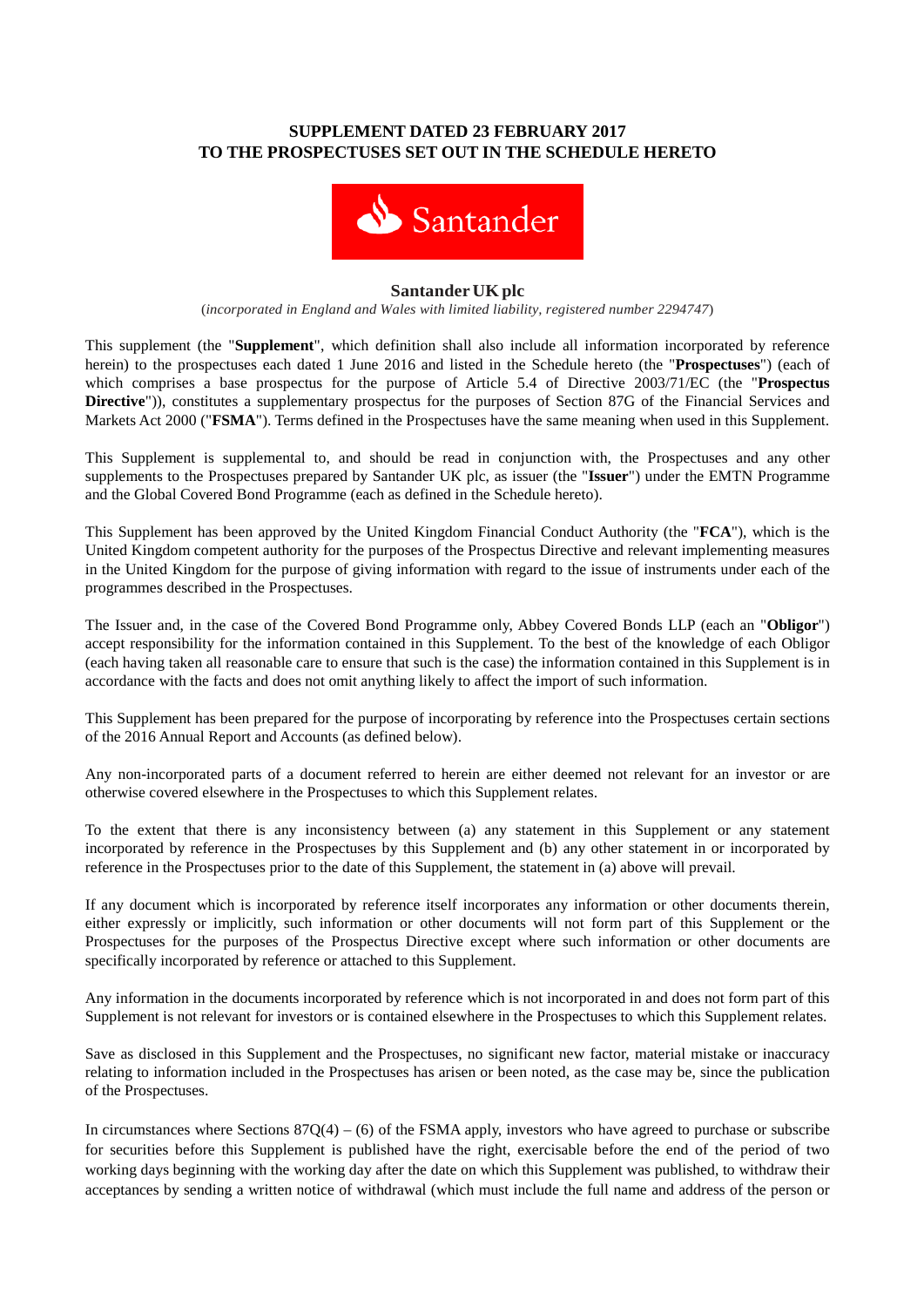entity wishing to exercise such statutory withdrawal right and identify the transferable securities to which that statutory withdrawal right relates) by electronic mail to treasurylegal@santander.co.uk.

## **PUBLICATION OF 2016 ANNUAL REPORT AND ACCOUNTS**

On 23 February 2017, the Issuer published its Annual Report and Accounts for the year ended 31 December 2016 (the "**2016 Annual Report and Accounts**"). The following is incorporated in, and forms part of, the Prospectuses:

2016 Annual Report and Accounts (which include the audited consolidated annual financial statements of the Issuer), excluding the sentence "Please refer to our latest filings with the SEC (including, without limitation, our Annual Report on Form 20-F for the year ended 31 December 2016) for a discussion of certain risk factors and forward-looking statements" on page 272.

Copies of the 2016 Annual Report and Accounts have been submitted to the National Storage Mechanism (available for viewing at: www.hemscott.com/nsm.do). This Supplement will be published on the website of the London Stock Exchange at the following link: http://www.londonstockexchange.com/exchange/news/market-news/market-newshome.html

The 2016 Annual Report and Accounts referred to above are also available at: [http://www.santander.co.uk/uk/about](http://www.santander.co.uk/uk/about-santander-uk/investor-relations/santander-uk-plc/)[santander-uk/investor-relations/santander-uk-plc/.](http://www.santander.co.uk/uk/about-santander-uk/investor-relations/santander-uk-plc/)

Relevant terms that are used in this Supplement but are not defined under applicable regulatory guidance or international financial reporting standards ("**IFRS**") are explained in the glossary that can be accessed at http://www.santander.co.uk/uk/about-santander-uk/investor-relations-glossary

# **GENERAL**

.

This Supplement will be published on the website of the London Stock Exchange at the following link: [http://www.londonstockexchange.com/exchange/news/market-news/market-news-home.html.](http://www.londonstockexchange.com/exchange/news/market-news/market-news-home.html)